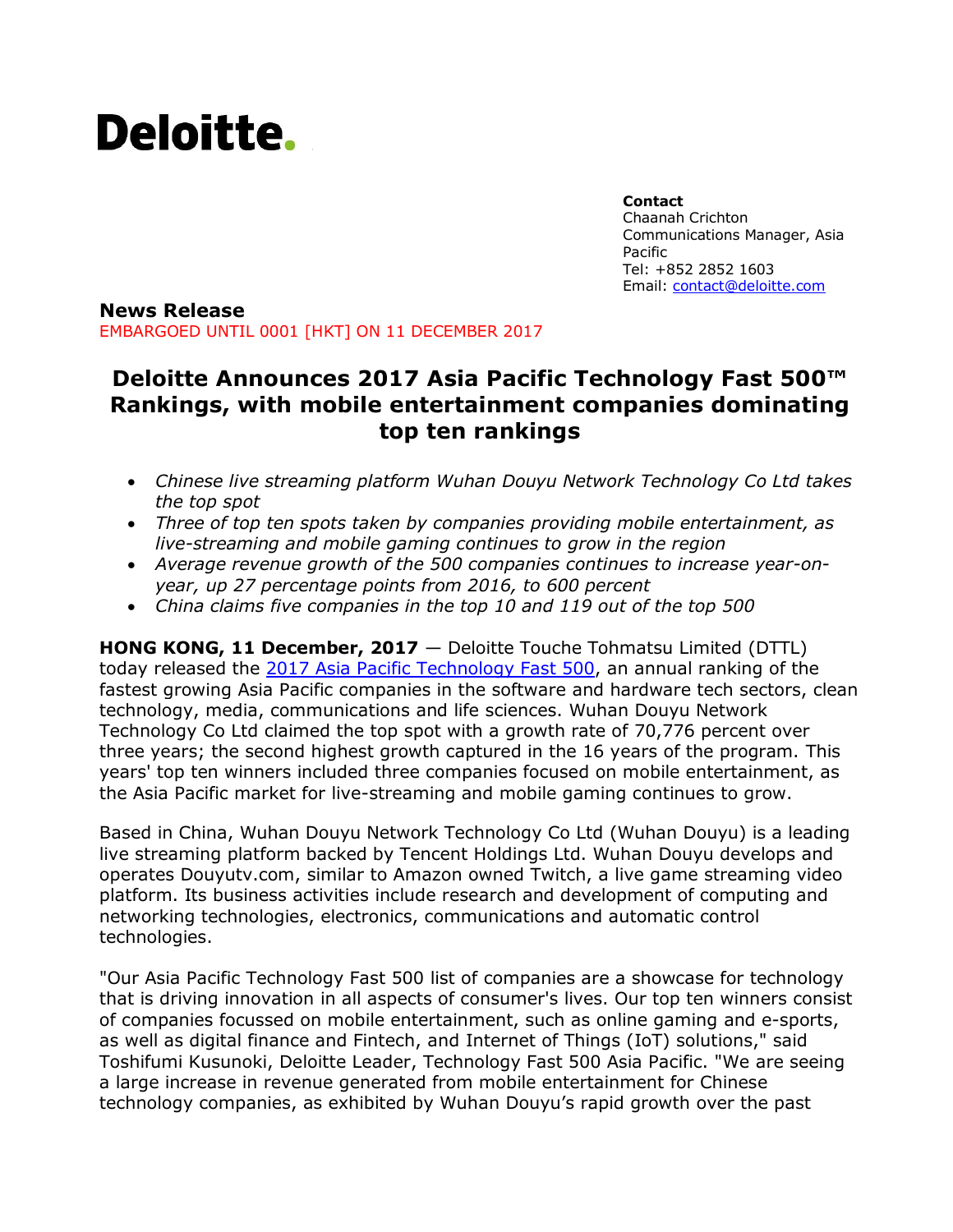year. Their focus on increasing customer experience and satisfaction through their diversified products, has allowed them to harness the growing middle-class demand for mobile entertainment in China, as a result of bigger data plans and the shift from computers to mobile."

Commenting on its competitive edge, Chen Shaojie, founder and CEO of Douyu TV, said "We are honoured to be recognised by Deloitte's Technology Fast 500 Asia Pacific. We have worked very hard since we were founded in 2014 and we have now started recording profits as a result. We will continue actively expanding to maintain our position as the leading live streaming service provider in China."

## **Geographical Trends**

Awardees are selected for the Technology Fast 500 ranking based on percentage fiscal year revenue growth over three years. Of the companies ranked, China continues to dominate in the region, claiming five companies in the top 10 and 119 in the top 500.

"Digital penetration in China continues to grow, so we are seeing an abundance of technology innovations in the market. The generations born in China after 1990 show a much higher propensity to consume, rather than save, due to lower aversion to credit and a greater acceptance of digital payments. Therefore companies that are focussed on providing China's Millenials with inexpensive entertainment options, such as gaming and live streaming, or those focussed on eCommerce and Fintech, are continuing to succeed," said William Chou, Deloitte's China Technology Media and Telecommunications Managing Partner.

The strength of Taiwan technology companies also stood-out this year, with 101 companies in the top 500 (up from 57 in 2016). A Taiwanese company, Egis Technology Inc., which specializes in fingerprint sensor capabilities, made it into the 2017 top ten in the  $9<sup>th</sup>$  spot.

### **Sector Trends**

As has been the trend for the past five years, software continues to dominate sector growth. Up from 199 companies last year, the 2017 rankings include 212 software companies in the top 500, accounting for 42 percent of the companies ranked.

Hardware was the second most prevalent sector in this year's rankings, accounting for 18 percent of the Technology Fast 500. Despite this, only one hardware company made it into the top ten winners, Zero Latency Pty Ltd, an Australian online multi-player virtual reality game.

### **Revenue Growth Trends**

The top 500 companies in 2017 averaged revenue growth of 600 percent, an increase of 27 percentage points from 2016, which saw average revenue growth of 573 percent. The top ten companies in the ranking achieved average revenue growth of 11,995 percent. Both the top 500 and top 10 revenue growth figures are the highest recorded since 2008.